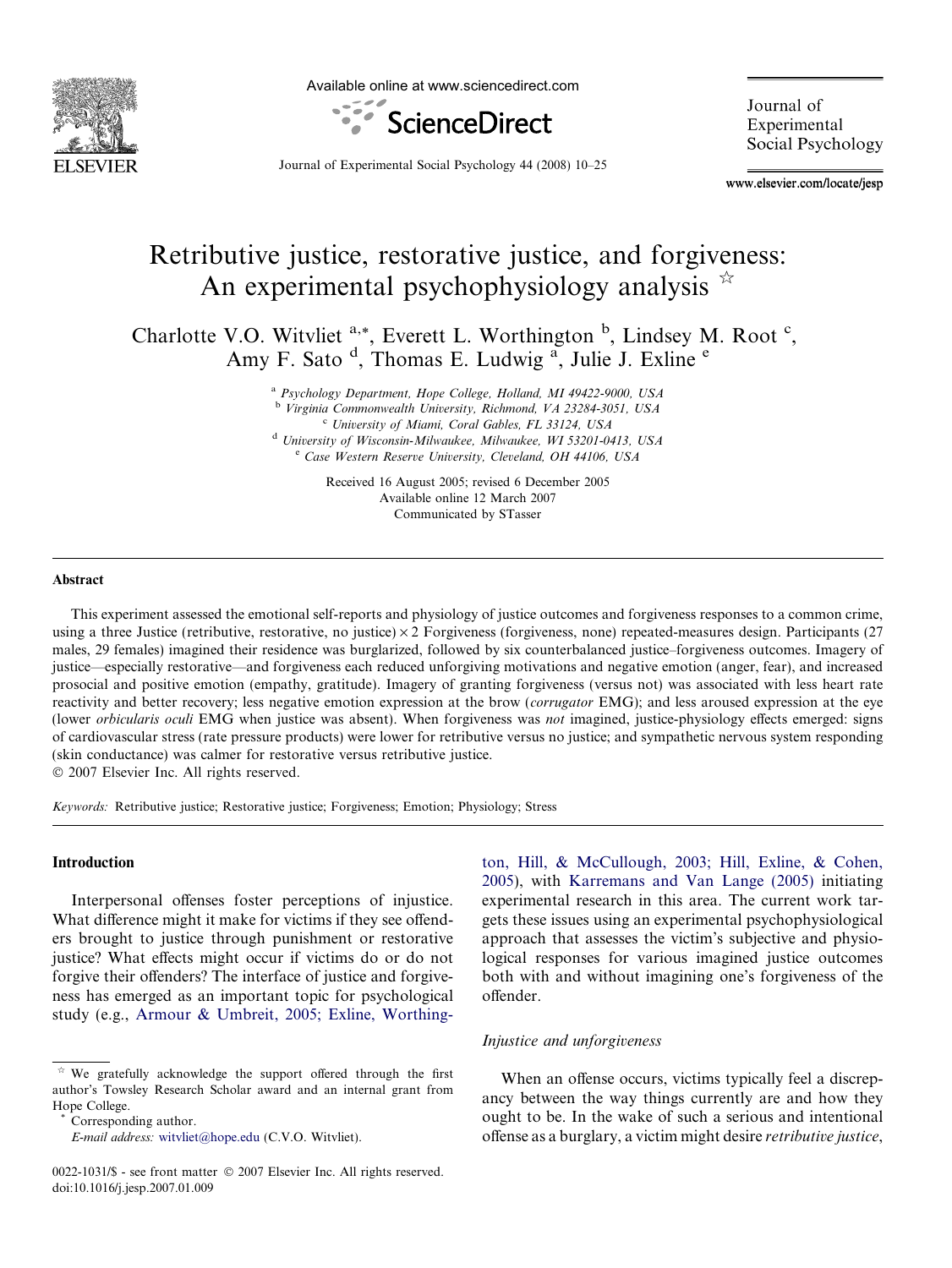which focuses on punishing the offender (for reviews, see [Darley, 2002; Darley & Pittman, 2003; Tyler, Boeckmann,](#page--1-0) [Smith, & Huo, 1997; Vidmar, 2002](#page--1-0)). Another option is restorative justice in which the offender is held accountable and the victim may receive compensation or conciliatory behaviors such as expressions of remorse by the offender (for reviews, see [Armour & Umbreit, 2005; Bazemore,](#page--1-0) [1998; Braithwaite, 1989; Cohen, 2001; Umbreit, 2001; Zehr,](#page--1-0) [1995](#page--1-0)). In the absence of such justice outcomes, victims are likely to experience what [Worthington \(2006\)](#page--1-0) termed an injustice gap—a discrepancy between the desired level of justice and the actual level of justice. The size of the gap can change with time, widening in the case of additional perceived injustices (e.g., if the offender is acquitted due to a technicality), and narrowing as acts of justice occur (e.g., with an offender's conviction and appropriate sentencing, or with a satisfying Victim Offender Mediation experience).

An injustice gap is not merely a cognitive judgment about the disparity between the current situation and the desired outcome; it is also charged with negative emotions ([Worthington & Scherer, 2004\)](#page--1-0). Anger and other negative emotions that attend a perceived injustice may coalesce over time in emotional unforgiveness (Worthington & Wade, 1999) proportional to the size of the injustice gap ([Worthington & Scherer, 2004\)](#page--1-0). Emotional unforgiveness is not the polar opposite of forgiveness, as the terms might suggest. Rather, people can reduce the resentment, anger, and fear of unforgiveness (and narrow the injustice gap) in many ways other than forgiveness. For example, they might pursue justice, excuse or minimize the offense, or simply accept the events and move on ([Wade & Worthing](#page--1-0)[ton, 2002\)](#page--1-0).

### Forgiveness defined

Forgiveness differs from condoning, excusing, tolerating, minimizing [\(Enright & Fitzgibbons, 2000\)](#page--1-0), or forbearing [\(McCullough, Fincham, & Tsang, 2003\)](#page--1-0), which are alternative ways to reduce unforgiveness. Forgiveness is also different from reconciling (cf. [Freedman, 1998; Wor](#page--1-0)[thington & Drinkard, 2000\)](#page--1-0), which involves restoring trust. Rather, forgiveness partially or totally eclipses unforgiving motivations (e.g., revenge and/or avoidance) and emotions (e.g., fear, sadness, and/or anger) by fostering positive thoughts (e.g., focusing on the offender's humanity rather than defining him or her in terms of the offense) and emotions (e.g., compassion, empathy, mercy) toward the offender. We work with a multidimensional definition of forgiveness, noting its cognitive ([Enright & Fitzgibbons,](#page--1-0) [2000](#page--1-0)), emotional [\(Witvliet, Ludwig, & Vander Laan,](#page--1-0) [2001; Worthington, 2006\)](#page--1-0), motivational ([McCullough](#page--1-0) [et al., 2003\)](#page--1-0), and social features ([Finkel, Rusbult, Kumas](#page--1-0)[hiro, & Hannon, 2002](#page--1-0)). We view the verbal-cognitive, physiological, and behavioral changes that occur with forgiveness as constitutive elements of emotional forgiveness (Worthington & Wade, 1999), resonating with [Lang's](#page--1-0) [\(1995\)](#page--1-0) bioinformational theory of emotion.

## Justice and forgiveness: Proposed implications for emotion, stress, and health

Recent reviews have assessed relationships among unforgiveness, forgiveness, and health ([Harris & Thoresen,](#page--1-0) [2005; Worthington & Scherer, 2004](#page--1-0)). In setting a research agenda, [Worthington and Scherer \(2004\)](#page--1-0) offered four testable propositions that the current experiment addresses. First, unforgiveness is stressful. Second, a variety of coping mechanisms can reduce unforgiveness. For example, one could take the problem-focused approach of seeking to establish justice. If this were effective, it would narrow the theoretical injustice gap and thereby reduce the stress of unforgiveness. Third, emotion-focused coping via granting forgiveness can reduce the stress of unforgiveness. Fourth, because stress is linked to health, forgiveness is likely also related to health. [Worthington and Scherer](#page--1-0) [\(2004\)](#page--1-0) view forgiveness as an emotion-focused coping strategy that is associated with calmer physiological reactivity and recovery patterns than unforgiveness ([Lawler et al.,](#page--1-0) [2003; Witvliet et al., 2001](#page--1-0)).

In their agenda for justice and forgiveness research, [Exline et al. \(2003\)](#page--1-0) note that the US legal system has focused primarily on retributive justice. In retributive contexts, little interaction occurs between offenders and victims, and minimal attention is paid to the needs of victims. The restorative justice movement, by contrast, has increased attention to the rights and dignity of victims as well as offenders ([Armour & Umbreit, 2005; Bazemore,](#page--1-0) [1998; Braithwaite, 1989; Cohen, 2001; Umbreit, 2001;](#page--1-0) [Zehr, 1995](#page--1-0)). As detailed by [Umbreit \(2001\)](#page--1-0), restorative justice approaches can involve supervised meetings between offenders and victims. In this context, offenders can hear the victim's story, offer accounts (e.g., explanations, apologies), and determine appropriate restitution. Importantly, restorative justice does *not* explicitly promote forgiveness. If forgiveness emerges, it is because victims initiate it.

While common sense suggests that justice—whether retributive or restorative—brings a sense of closure to victims (i.e., narrowing the injustice gap), this has not been studied experimentally. How might we study the effects of the absence of justice, retributive, and restorative justice, especially if we are interested in intersections with forgiveness? Victim–offender mediation meetings are difficult to investigate in vivo. First, the meetings are often protected by law. Second, stringent standards for consent are needed because prisoners are vulnerable to coercion. Third, within the community that advocates victim–offender meetings, victim advocates often desire to protect their clients from pressures to forgive (see [Armour & Umbreit, 2005\)](#page--1-0). Fourth, even if such meetings were available to research, the intrusiveness of videotaping, administering questionnaires, and/or monitoring physiological responses could prevent an accurate understanding of the naturalistic processes experienced by participants.

Another means of investigating justice and forgiveness is needed. The [U.S. Department of Justice Federal Bureau of](#page--1-0)